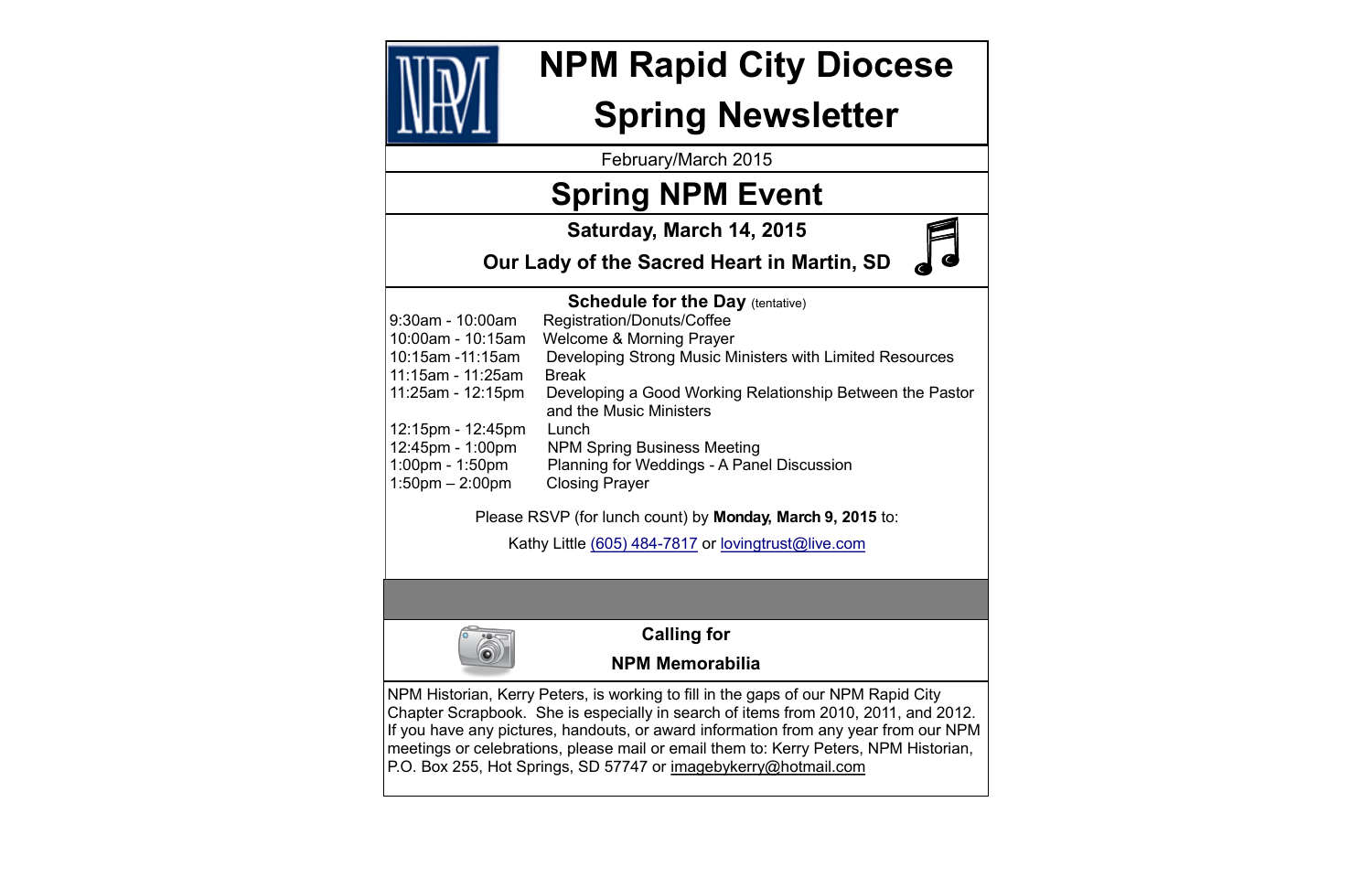St. Anthony's Church in Hot Springs hosted the January 31<sup>st</sup> NPM meeting that featured excellent program content. Specifically, we had the honor of learning from three music liturgy leaders.

From her years of experience as a music liturgist and music educator, Christy Leichtnam provided tips on conducting from the keyboard. She humorously described 12 pointers to increase one's effectiveness in this role.

Centering on younger parish community members, Teresa Spiess talked about youth in music ministry. Having learned from her years of work with very young children through teenagers and in varied sized parishes, Teresa focused on the need to involve youth in music so that they feel engaged and motivated to continue their faith commitment into adulthood.

Jackie Schnittgrund shared her organizational proficiency as she described her strategies for music ministry planning. Jackie detailed planning for the year, considerations in planning, growth goals and utilizing publishing company resources.

All music ministers and clergy in the Rapid City Diocese are encouraged to attend NPM meetings. Education, prayer and fellowship are the focal points of our meetings. Our next meeting will be Saturday, March 14, 2015 in Martin. Educational topics include: developing strong music ministers with limited resources, cultivating a good working relationship between the pastor and the music ministers and a panel discussion on wedding planning. If you plan to attend the March 14th meeting, please contact Kathy Little at 605.484.7817 or [lovingtrust@live.com](mailto:lovingtrust@live.com) by March Monday, March 9th to confirm your complimentary luncheon reservation.











### **National Pastoral Musicians Benefit from Colleagues' Expertise**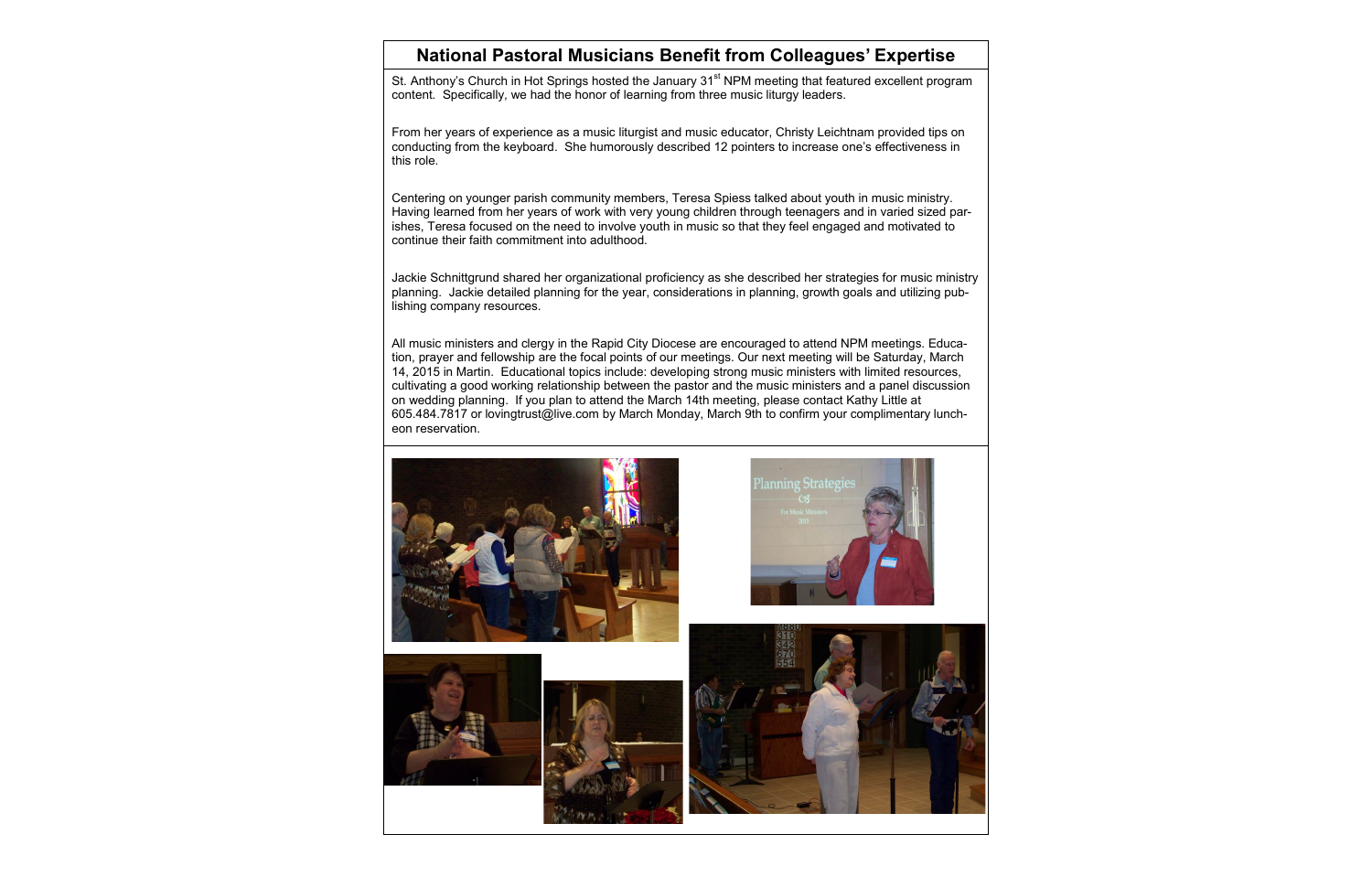While traveling recently on business, I had the opportunity to visit another parish for Sunday Mass. The cantor was obviously a trained professional vocalist. As she stood at the ambo and proclaimed the psalm, her voice soared. Her vocal technique was flawless. Her operatically trained voice filled the room as all eyes were fixed upon her and her lovely presence. She was magnificent. Yet, I could not understand a word of what she was singing! Although all eyes and ears were upon her, very few in the assembly responded when it was time for them to sing. It was a wonderful performance moment. But it was not a prayerful moment.

This is the conundrum that every cantor faces. How do we differentiate the very fine line between "performing" vs. "performing the word of God?"

As cantors it is important to put aside a "sense of self" when ministering to our assembly. This can be a challenging task, especially when proclaiming the psalm from the ambo. All eyes are upon us. People are not just listening, but also noticing our appearance, how we are dressed, our gestures, our expressions, how we walk and even our hairstyle! We are placed in a very vulnerable position and are under scrutiny that can be distracting from "the word". Yet our very human reaction may sometimes cause even further distraction. We want to present ourselves as perfectly as possible. We want to sound our best. We want to look our best. It is tempting enter into "performance mode". However, in doing so, we are stepping out of "prayerful mode."

One of the hardest things to overcome in our spiritual development is our discomfort with sometimes having to sacrifice vocal quality and technique. As singers we are tempted to try to make our voices sound as "beautiful" as possible. But that does not always result in the assembly being able to clearly understand our text. Vibrato, drawn out and dramatic phrasing, over-emphasized vowel sounds and sustained notes are acceptable embellishments for performance, but they can detract from the text of sung prayer. They can also distract the assembly from conscious and active participation.

So how is a cantor who is versed in performance able to arrive at a place where they are comfortable singing in a way that is conducive to prayer? The words of Saint Augustine come to mind: "Do not allow yourselves to be offended by the imperfect while you strive for the perfect."

Sometimes it is necessary to step out of one's own ego and comfort zone in order to enter into a position of "service". When I am walking toward the altar to proclaim the psalm at the ambo, many times I will pray, "O God, please help me to remember that this is not about me, how my voice sounds, what I am wearing or even whether I am having a good hair day today. Help me to remember that when I present myself to you with all my human imperfections, that your word is always perfect."

May we always find the ability as cantors to step "out of self and Into service." Amen.

## **Upcoming Events**



ters interested in rehearsing in their deaneries prior to the Choir Festival are asked to contact Jackie Schnittgrund at 390 -7748 or JSchnitt@rap.midco.net. Let's all join together and share our God-given talents to make this musical event a truly spectacular display of our diocese's musical talent and beauty.

#### **National NPM Convention in Grand Rapids, Michigan - July 6-10, 2015**

Called to Joy and Hope: Let the Servant Church Arise. See NPM website for more information: www.npm.org

### **Out of Self and Into Service**

by Dr. Sandra Fico. From February 2013 NPM Interest Section for Cantors. Reprinted with permission.